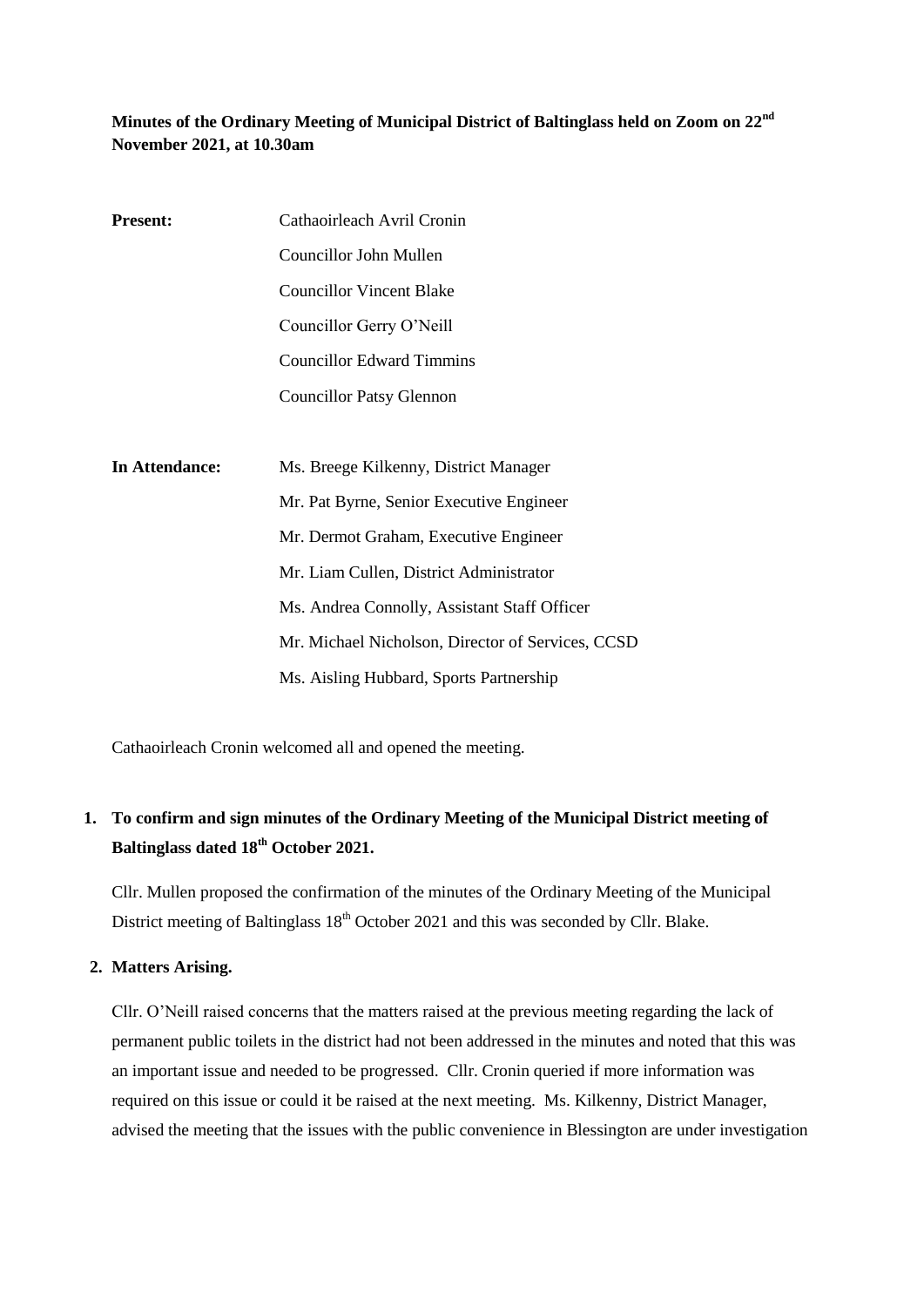and an update will be provided at the next meeting. Cllr. O'Neill proposed this issue be included as an item on the agenda for the next Baltinglass MD meeting.

Cllr. O'Neill congratulated Blessington GAA on their recent win in the Leinster Senior Football Championship and wished them well in the next round against Naas GAA. Cllr. Mullen congratulated Tinahely Ladies GAA, Knockananna Junior B and Knockananna Camogie teams on their recent success. Both Cllr. Blake and Cllr. Cronin added their congratulations.

## **3. To receive a presentation on the Masterplan for the Burgage lands, Blessington from Mr. Michael Nicholson, Director of Services, CCSD.**

Mr. Michael Nicholson presented members with a draft of the masterplan for 12 hectares of land at Burgage which were purchased by Wicklow County Council in 2007. He informed the meeting that Wicklow County Council have been working with the Community Pool for West Wicklow on their campaign for a swimming pool in Blessington but no site has been located so far. He advised that consultants had drawn up a draft plan for the use of these lands at Burgage with six options available which he outlined to the meeting. The first option is a multi-purpose sports facility and would include a crèche, outdoor pitches, a small retail unit and industrial units. Mr. Nicholson briefed the members on the other five options available but some do not comply with the County Development Plan and would not be viable options. He advised that the first option would be the preferred choice with regards to zoning. The next stage is to finish the consultation with planners and finalise the initial design. Cllr. Mullen stated that this project will impact on the town and has huge scope to local communities and stressed that community consultation is key to this project. He noted that car parking issues at the greenway had been raised at a recent meeting and also stated that housing should be an important part of this project. Cllr. Timmins thanked Mr. Nicholson for his presentation and welcomed the draft plan. He added that discussions had already taken place regarding the development of 106 houses in the Burgage area and queried if further housing was planned. He also questioned what the plans were for one section of the site as it was quite hilly and what format the consultation will take. Mr. Nicholson replied that the hilly section of the site could accommodate access to the greenway rather than developing as it is a quite steep section. The consultation process will include notices put on display in the district offices. Cllr. Glennon stated that option two is his preferred option which includes office units rather than industrial units and noted that this project is a public facility rather than being built to enhance any industry. He also raised concerns on the proposal to put traffic lights on bridges and noted this may cause problems. He agreed with Cllr. Mullen on the issue of lack of car parking. Cllr. O'Neill raised concerns that there was no mention of a graveyard in any of the options or facilities for the local soccer club who currently have to travel to Kildare to train. He added that the 2019 town plan was implemented but has not been looked at yet. He stressed the importance of consultation with the community in order get all views. Cllr. Cronin stated that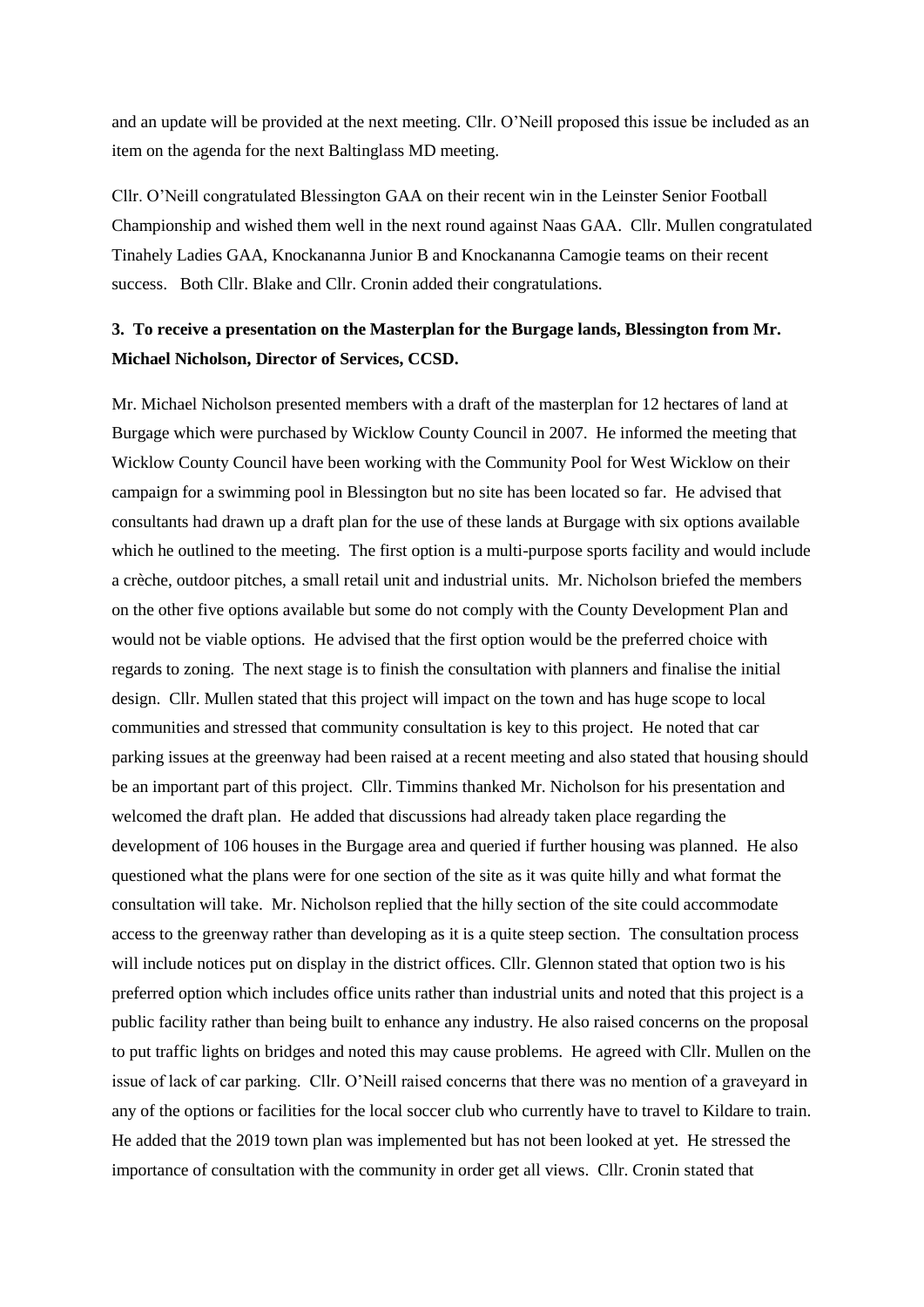although this project is still at the very early stages consultation is extremely important for the community. She queried if a timeline when a plan will be decided on and agreed that the proposal of the stop and go system on the greenway needs to be addressed and an alternative solution found. Mr. Nicholson replied that all concerns will be taken on board. He advised members that the inclusion of a graveyard in the plans would be poor use of land when better sites are available. He added that this site cost approximately  $\epsilon$ 300,000 per acre and this needs to be recouped. He informed the meeting that the design will be finalised early in the New Year, there will be lots of pitches available and all clubs will be catered for. He advised the members to email any queries or concerns they had and he will follow up.

## **4. To receive a presentation on Healthy Wicklow from Ms. Aisling Hubbard, WCC, Sports Partnership Officer.**

Ms. Hubbard presented the meeting with a report on the Healthy Wicklow initiative which was rolled out in Blessington. The Healthy Blessington project ran programmes for all age groups but the target group was older adults and people with disabilities. There were a number of online classes and Healthy Blessington ran the first Buggyfit classes for on new mums. Ms. Hubbard informed the meeting that a number of health & wellbeing signs were erected around the town in collaboration with Blessington Town Forum and a healthy eating course was rolled out and promoted in two primary schools in Blessington and it is hoped these will be introduced to more schools in the future. There were four inclusive adventure camps ran in Russborough during the summer for children who could not attend mainstream camps with these being heavily subsidised and volunteers from Blessington GAA keeping running costs down. Healthy Wicklow now hope to focus on the south west of the county, Carnew, Shillelagh and Tinahely areas, and hope to set up active communities to support a range of activities in these areas.

Following Ms. Hubbard's presentation Cllr. Mullen stated that mental health care has been very important during Covid and welcomed the proposal of bring Healthy Wicklow to the south of the county. He added that both Kare in Tinahely and Carnew Community Care would be ideal locations. Cllr. Blake noted he would like to also include the Chesire Home as a location and stated that mental health is an issue within the county. He noted that it would be a good time to reactivate a presentation on mental health care within the county as West Wicklow and Baltinglass area linked to Kildare services. Cllr. Cronin supported Cllr. Blake's proposal and thanked Ms. Hubbard for her presentation. She stated it was great to see these programmes in action. Cllr. O'Neill thanked Ms. Kilkenny and engineers in the district for works on the new footpaths in the area.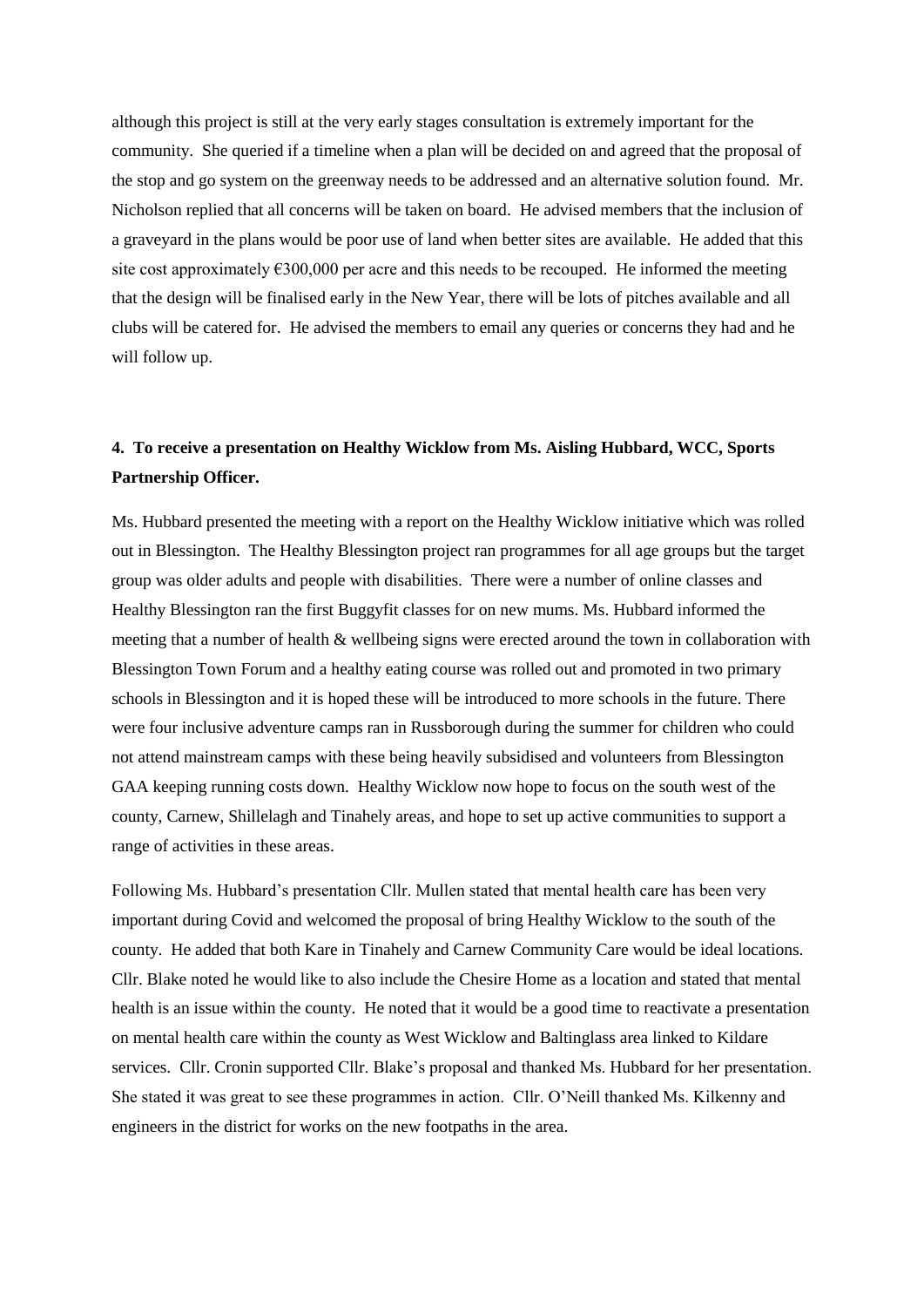#### **5. To consider Roads Reports (national and non-national roads).**

Copies of both the national and non-nation roads reports had been distributed to members prior to the meeting. Mr. Byrne, Senior Executive Engineer, advised the meeting that all scheduled works on the N81 have been completed with the exception of surfacing works at Knockroe Bends. The contractor had identified issues with the road surface and will be removing the surface course this week and relaying. He also advised members of damage to mesh fencing at the Lamb junction and advised these repairs will be completed this week. Cllr. Timmins noted it was good to see these improvements being completed at Knockroe and queried if there were any reports back from the TII surveys on the N81 and also if there is any solution to the dust and dirt on the N81 north of Blessington. Cllr. Glennon stated it was great to see works being completed on the N81 but it is no substitute for an upgrade. He asked if there were any updates on a location for the bus stop. Cllr. O'Neill raised the issue of the deterioration of the road surface on Knockieran bridge and asked if the ESB had been in contact with an update. He also raised concerns on the proposal of an access route through Woodleigh Estate to a proposed development of fifty six houses located behind Woodleigh estate. He advised that Woodleigh Estate is a very busy housing estate with narrow roads and a lot of children playing. He added that the eventual entrance to this new development will be from the proposed inner relief road but the contractor will require access for the build through Woodleigh estate with a lot of heavy machinery using this route. He noted that Woodleigh residents have no issue with the development of new houses but would rather a different access route was found. Mr. Byrne addressed the concerns raised by the members. He advised that the report by TII on the N81 has been completed and he would be happy to go through when required. On the issue of dirt on the N81, he advised that it is not practical to sweep a national road every day and there is no budget available to cover these costs. He added that he had met with the safety officer from TII and was positive that a park and ride facility could progress but would require more funding. He advised that he is awaiting paperwork from ESB advising that Wicklow County Council are responsible for maintaining the surfaces of the bridges and advised funding could be provided from the roads programme to cover these works but if completed Wicklow County Council would be responsible for these surfaces. He stated that the issue at Woodleigh estate would be a planning issue and couldn't comment on it.

Following Mr. Dermot Graham's presentation of the non-national roads report the members raised a number of queries. Cllr. Blake queried if there was any consultation with Carlow County Council with regard to road gritting during the winter months as the R747 crossed county boundaries a number of times. He also queried if there was any update on the recycling bins in Kiltegan which had been located in County Carlow and have since been removed. Cllr. Timmins asked if the old graveyard at Kiltegan could be looked at as works were required. Cllr. O'Neill asked for an update on the speed limit review and Cllr. Cronin raised concerns regarding roadmarking on the Ballytore road. Mr. Graham replied that there is a certain amount of communication with Carlow County Council with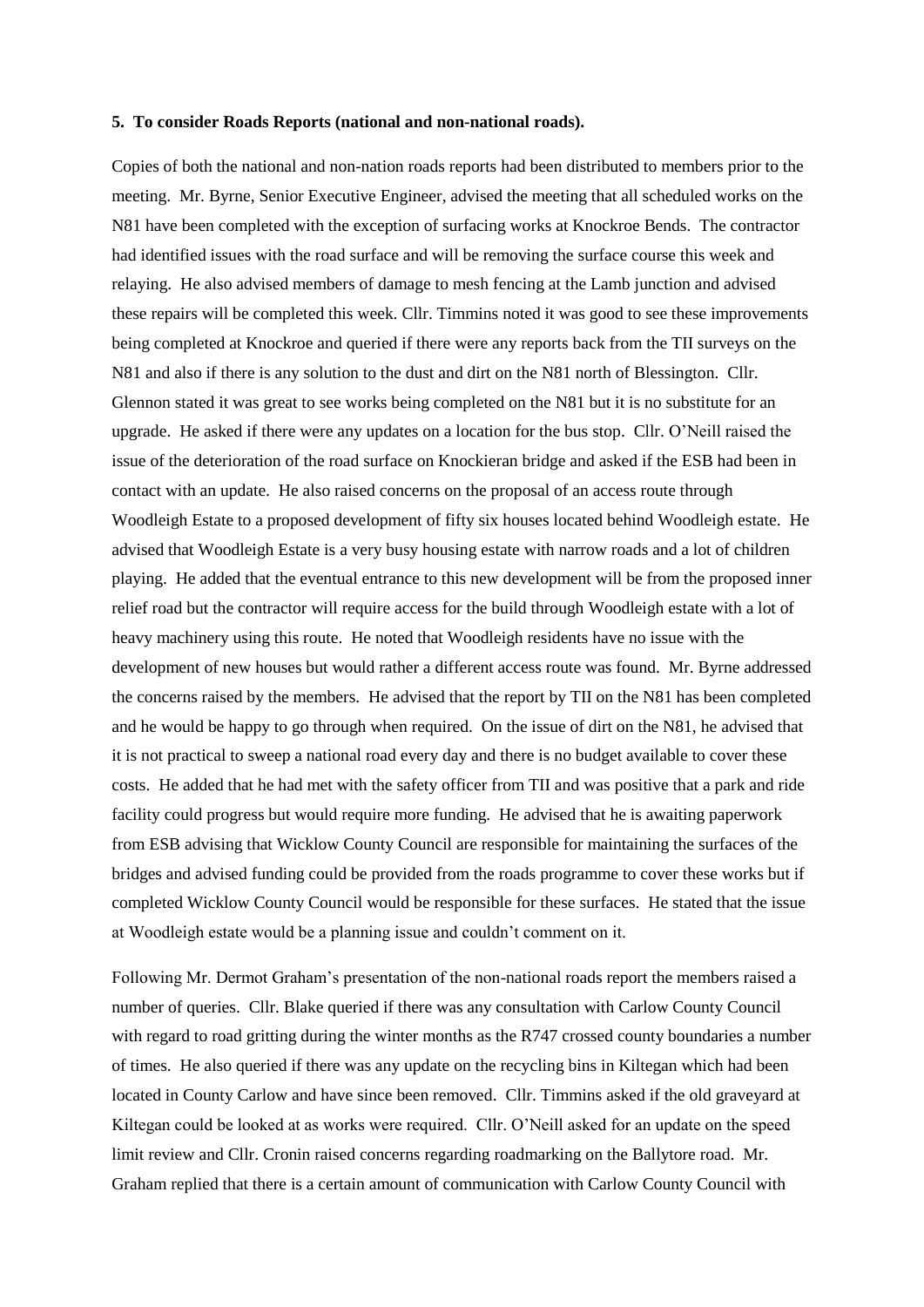regards to roadworks taking place and he added that they do get the gritting notifications that are sent. On the issue of the recycling bins in Kiltegan he noted that this is primarily an environment issue but would ask them to reassess following a request from Kiltegan Pride of Place. He continued that white lining will be addressed over the next few months but currently temperatures are too low to complete. Following Cllr. O'Neill's query on the speed limit review, Mr. Graham advised that these have been sent to Michael Flynn, Senior Roads Engineer, and he will follow up and get an update for the next meeting. Cllr. Cronin asked if the new roads programme has been decided and Mr. Graham advised that the three year roads programme was compiled at the end of October and based on PCSI pavement index roads are ranked according to condition. He added that funding is based on this years budget of 2.35 million. Mr. Byrne explained that the three years roads programme is not set in stone and can changed according to funding available.

#### **6. Correspondence**

Mr. Liam Cullen, District Administrator, advised the meeting that the Blessington District Forum had received an invitation to twin from a town in northern Italy, Castel Maggiore. The Blessington District Forum have formally requested that this proposal be included on the agenda for the next Baltinglass Municipal District meeting in December. Cllr. O'Neill raised concerns that the Cathaoirleach had met up with three people from the Blessington District Forum and the District Administrator to discuss this matter and in his opinion this was ethically incorrect. Cllr. Cronin informed the meeting that a community group had asked her about the twinning process and as she was unaware of the procedures she sought clarification on this matter. Cllr. O'Neill noted that Blessington town is clearly twinned with O'Neill city in Nebraska which was carried out in the proper manner and fully supported by Baltinglass Municipal District. He stated he did not like the format in which this twinning proposal was carried out and stated that the standing orders are to be abided by. Cllr. Cronin stated that some members seem to think it is okay to speak over the Cathaoirleach and respect for the Cathaoirleach should be shown regardless of gender, age or height. Cllr. Mullen noted that he had no issue with the Cathaoirleach meeting up with community groups and did not see any ethical issue. Ms. Kilkenny advised the members that the twinning process is a reserved function of the elected members and any group can present with an additional twinning proposal. Cllr. Glennon raised concerns that Blessington is not officially twinned with O'Neill City but has no problem with the forum giving a presentation and has no issue with twinning both towns with blesington. Cllr. Blake stated he had no issue with Blessington Forum giving a presentation at the next meeting. He noted that continued support has been given to Coollattin Canadian group but that no official twinning has taken place and to his knowledge Blessington is not officially twinned with any town. Cllr. O'Neill stated he has no problem with the request but the process in which it was conducted. The